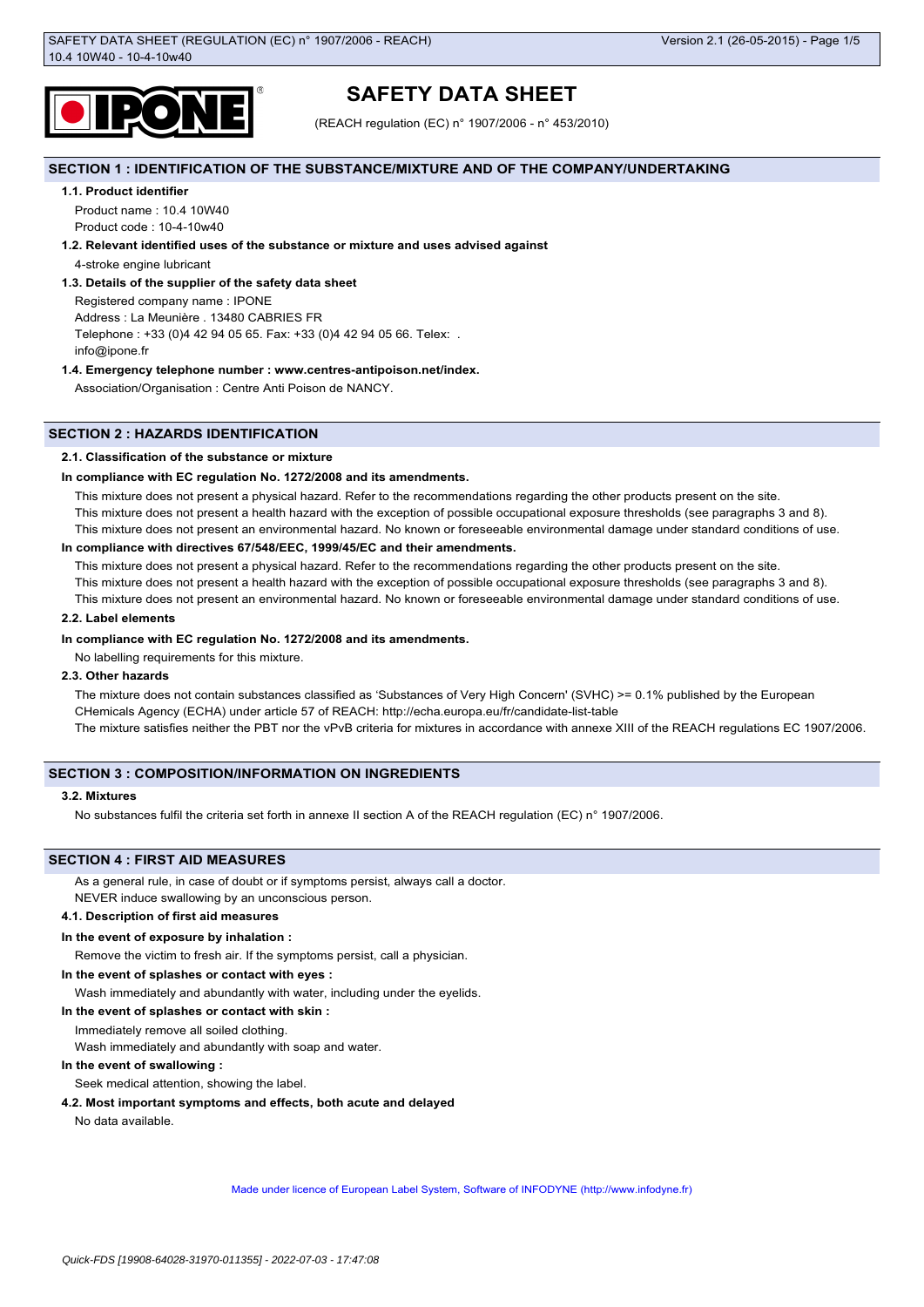# **4.3. Indication of any immediate medical attention and special treatment needed**

No data available.

### **SECTION 5 : FIREFIGHTING MEASURES**

Non-flammable.

### **5.1. Extinguishing media**

**Suitable methods of extinction**

# Dry agent, foam, carbon dioxide.

# **Unsuitable methods of extinction**

High volume water jet

### **5.2. Special hazards arising from the substance or mixture**

A fire will often produce a thick black smoke. Exposure to decomposition products may be hazardous to health.

Do not breathe in smoke.

In the event of a fire, the following may be formed :

- carbon monoxide (CO)

- carbon dioxide (CO2)

# **5.3. Advice for firefighters**

No data available.

### **SECTION 6 : ACCIDENTAL RELEASE MEASURES**

#### **6.1. Personal precautions, protective equipment and emergency procedures**

Consult the safety measures listed under headings 7 and 8.

Spilled product may make surfaces slippery.

# **For first aid worker**

First aid workers will be equipped with suitable personal protective equipment (See section 8).

### **6.2. Environmental precautions**

Contain and control the leaks or spills with non-combustible absorbent materials such as sand, earth, vermiculite, diatomaceous earth in drums for waste disposal.

Prevent any material from entering drains or waterways.

**6.3. Methods and material for containment and cleaning up**

Clean preferably with a detergent, do not use solvents.

### **6.4. Reference to other sections**

No data available.

# **SECTION 7 : HANDLING AND STORAGE**

Requirements relating to storage premises apply to all facilities where the mixture is handled.

### **7.1. Precautions for safe handling**

Always wash hands after handling.

Avoid contact with eyes.

### **Fire prevention :**

Prevent access by unauthorised personnel.

Take precautionary measures against static discharges by bonding and grounding equipment.

#### No smoking.

#### **Recommended equipment and procedures :**

For personal protection, see section 8.

Observe precautions stated on label and also industrial safety regulations.

Ensure good ventilation at the workplace

### **Prohibited equipment and procedures :**

No smoking, eating or drinking in areas where the mixture is used. Do not breathe fumes, vapour, spray.

### **7.2. Conditions for safe storage, including any incompatibilities**

Store between 5°C and 40°C in a dry, well ventilated place. Only use hydrocarbon-resistant containers, joints and pipes. Keep container tightly closed. Storage limit 36 months

### **Storage**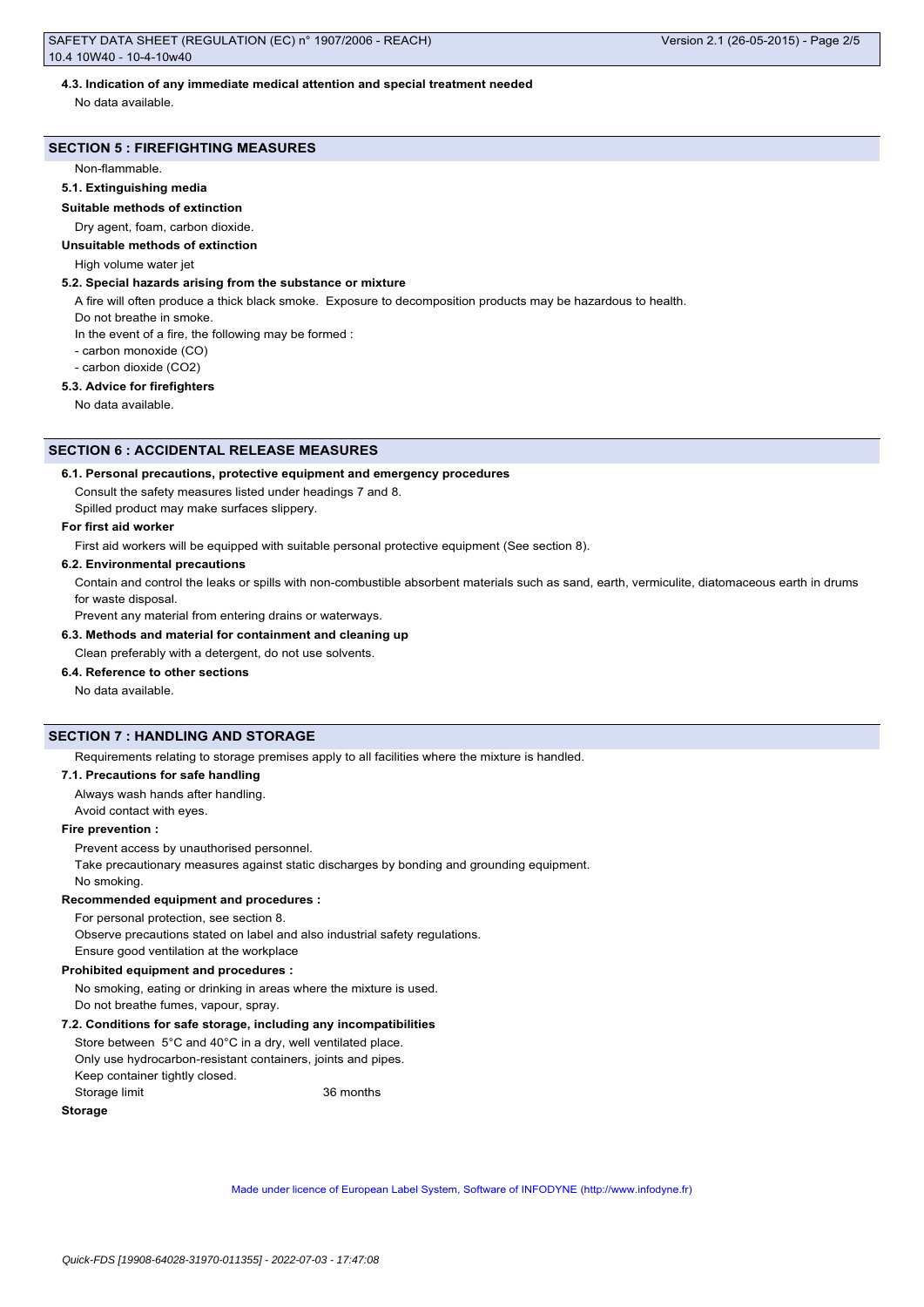Keep out of reach of children.

#### **Packaging**

Always keep in packaging made of an identical material to the original.

### **7.3. Specific end use(s)**

No data available.

### **SECTION 8 : EXPOSURE CONTROLS/PERSONAL PROTECTION**

### **8.1. Control parameters**

No data available.

#### **8.2. Exposure controls**

#### **Suitable technical inspections**

Ensure adequate ventilation, if possible with extractor fans at work posts and appropriate general extraction. Personnel shall wear regularly laundered overalls.

#### **Personal protection measures, such as personal protective equipment**

Use personal protective equipment that is clean and has been properly maintained.

Store personal protective equipment in a clean place, away from the work area.

Never eat, drink or smoke during use. Remove and wash contaminated clothing before re-using. Ensure that there is adequate ventilation, especially in confined areas.

#### **- Eye / face protection**

Avoid contact with eyes.

Use eye protectors designed to protect against liquid splashes

Before handling, wear safety goggles in accordance with standard EN166.

### **- Hand protection**

Wear suitable protective gloves in the event of prolonged or repeated skin contact.

Type of gloves recommended :

- Nitrile rubber (butadiene-acrylonitrile copolymer rubber (NBR))

- Recommended properties :
- Impervious gloves in accordance with standard EN374
- **Body protection**

Work clothing worn by personnel shall be laundered regularly.

After contact with the product, all parts of the body that have been soiled must be washed.

### **- Respiratory protection**

Breathing apparatus only when aerosol or spray are formed.

#### **SECTION 9 : PHYSICAL AND CHEMICAL PROPERTIES**

# **9.1. Information on basic physical and chemical properties**

# **General information :**

| Physical state:                                        | Fluid liquid.                            |
|--------------------------------------------------------|------------------------------------------|
| Color:                                                 | brown                                    |
| Important health, safety and environmental information |                                          |
| pH :                                                   | Not relevant.                            |
| Flash Point Interval:                                  | $PE > 100^{\circ}C$ .                    |
| Vapour pressure (50°C) :                               | Not relevant.                            |
| Density:                                               | < 1                                      |
| Water solubility:                                      | Insoluble.                               |
| Viscosity:                                             | 100 mm <sup>2</sup> /s à 40 $^{\circ}$ C |
|                                                        |                                          |

#### **9.2. Other information**

No data available.

### **SECTION 10 : STABILITY AND REACTIVITY**

#### **10.1. Reactivity**

No data available.

#### **10.2. Chemical stability**

This mixture is stable under the recommended handling and storage conditions in section 7.

### **10.3. Possibility of hazardous reactions**

No data available.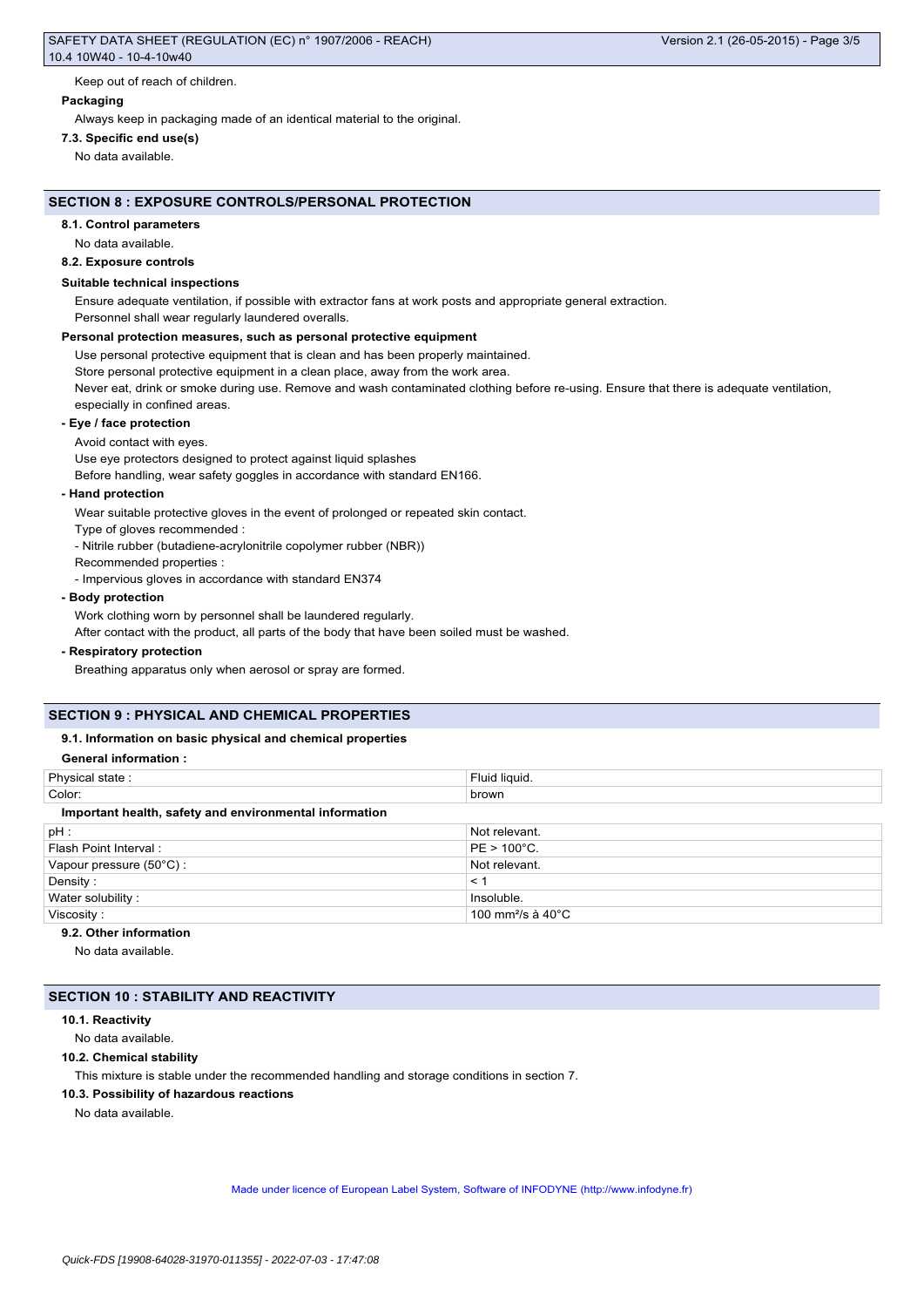#### **10.4. Conditions to avoid**

Avoid :

- heat

- flames and hot surfaces

# **10.5. Incompatible materials**

Keep away from :

- strong oxidising agents

# **10.6. Hazardous decomposition products**

The thermal decomposition may release/form :

- carbon monoxide (CO)
- carbon dioxide (CO2)

### **SECTION 11 : TOXICOLOGICAL INFORMATION**

### **11.1. Information on toxicological effects**

No data available.

### **11.1.1. Substances**

No toxicological data available for the substances.

# **11.1.2. Mixture**

### **Skin corrosion/skin irritation :**

Repeated or prolonged exposure may cause skin irritation and dermatitis, due to degreasing properties to the product

**Serious damage to eyes/eye irritation :**

### eye irritation

### **Aspiration hazard :**

"Inhalation of vapours may cause irritation of the respiratory system in very susceptible persons." May cause lung damage if swallowed

### **SECTION 12 : ECOLOGICAL INFORMATION**

### **12.1. Toxicity**

### **12.1.2. Mixtures**

No aquatic toxicity data available for the mixture.

**12.2. Persistence and degradability**

No data available.

**12.3. Bioaccumulative potential**

# No data available.

**12.4. Mobility in soil**

Not very mobile in soil.

The product is insoluble in water and will spread on the surface

**12.5. Results of PBT and vPvB assessment**

No data available.

### **12.6. Other adverse effects**

Do not dispose of the product in the natural environment, effluents or surface waters.

**German regulations concerning the classification of hazards for water (WGK) :**

WGK 1 (VwVwS vom 27/07/2005, KBws) : Slightly hazardous for water.

### **SECTION 13 : DISPOSAL CONSIDERATIONS**

Proper waste management of the mixture and/or its container must be determined in accordance with Directive 2008/98/EC.

# **13.1. Waste treatment methods**

Do not pour into drains or waterways.

### **Waste :**

Waste management is carried out without endangering human health, without harming the environment and, in particular without risk to water, air, soil, plants or animals.

Recycle or dispose of waste in compliance with current legislation, preferably via a certified collector or company.

Do not contaminate the ground or water with waste, do not dispose of waste into the environment.

### **Soiled packaging :**

Empty container completely. Keep label(s) on container.

Give to a certified disposal contractor.